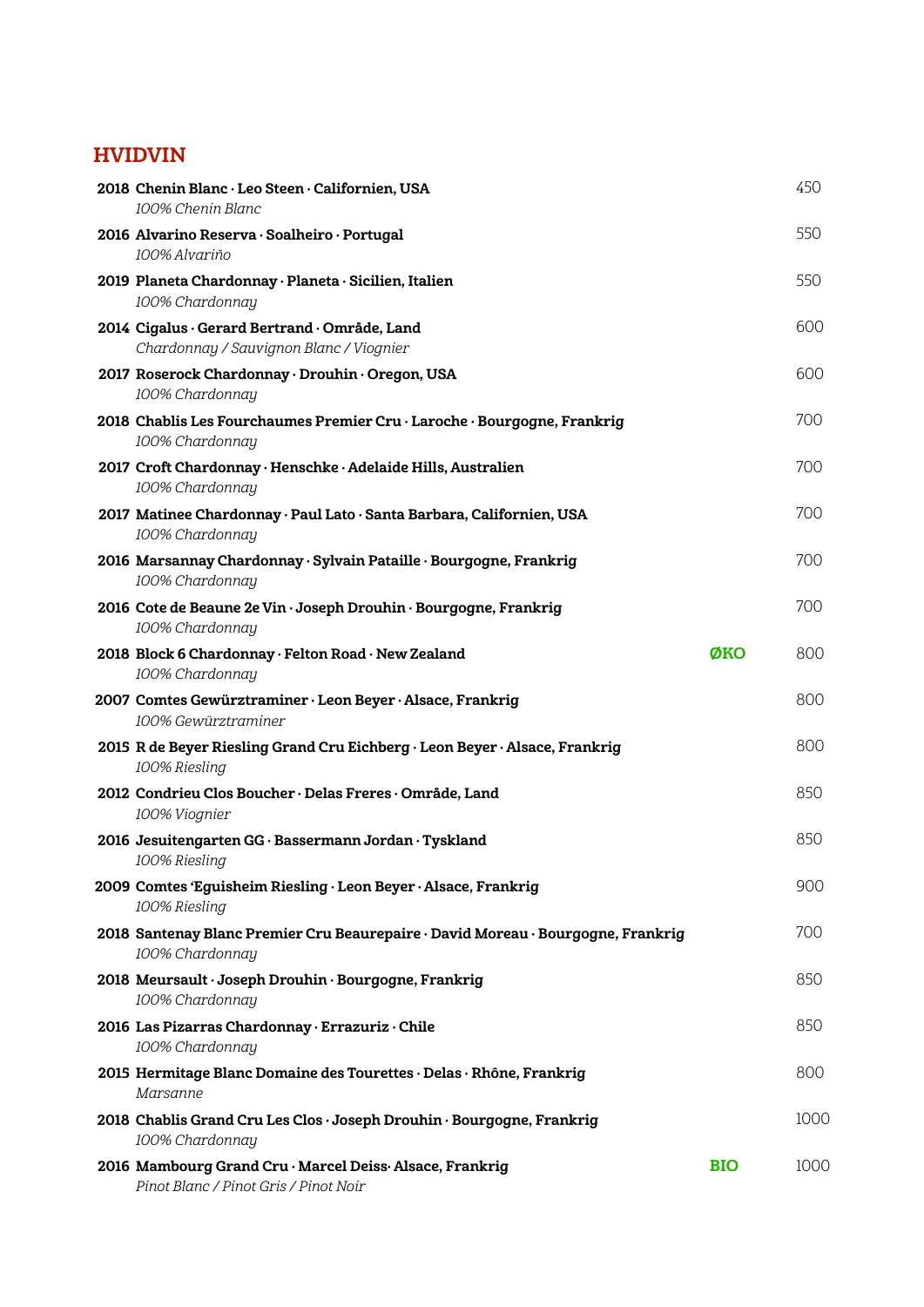| 2016 Puligny-Montrachet 1. Cru Champ Gain · Francois Carillon · Bourgogne, Frankrig<br>100% Chardonnay                                | 1200 |
|---------------------------------------------------------------------------------------------------------------------------------------|------|
| 2008 Yattarna Chardonnay · Penfolds · Australien<br>100% Chardonnay                                                                   | 1200 |
| 2018 Chateauneuf Du Pape Blanc, Magis · Lucien le Moine · Rhône, Frankrig<br>70% Grenache Blanc / Bourboulenc / Clairette / Roussanne | 1250 |
| 2014 Domaine De Chevalier Blanc · Pessac-Leognan, Bordeaux, Frankrig<br>70% Sauvignon Blanc / 30% Sémillon                            | 1700 |
| 2014 Batard-Montrachet Grand Cru · Joseph Drouhin · Bourgogne, Frankrig<br>100% Chardonnay                                            | 4300 |
| 2017 Montrachet Marquie Laguiche Grand Cru · Joseph Drouhin · Bourgogne, Frankrig<br>100% Chardonnay                                  | 7000 |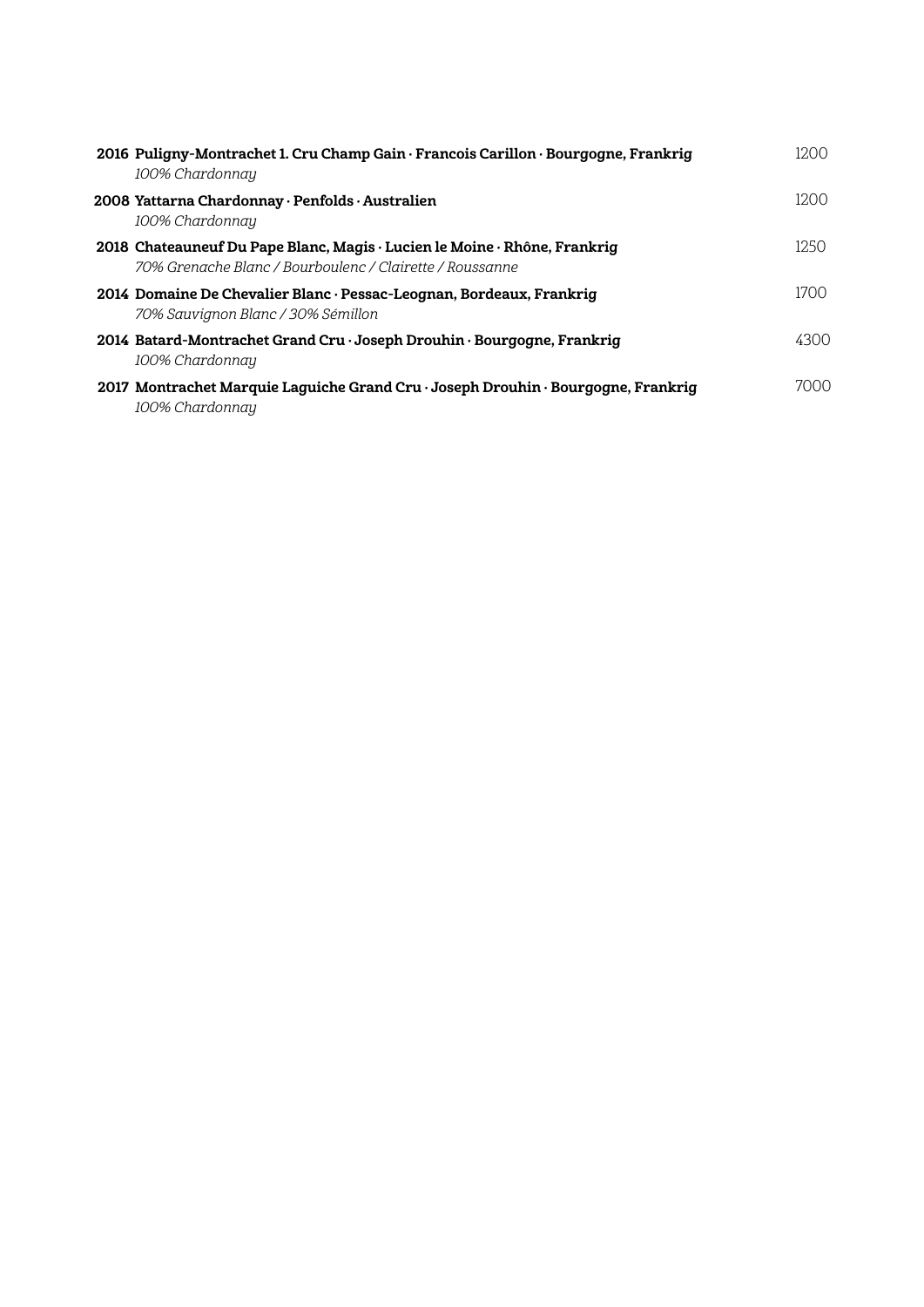## RØDVIN - FRANKRIG

| 2015 Les Allées de Cantemerle 2e Vin · Bordeaux, Frankrig<br>61% Cabernet Sauvignon / 31% Merlot / 8% Cabernet Franc                            | 500  |
|-------------------------------------------------------------------------------------------------------------------------------------------------|------|
| 2008 Chateau Croix Toulifaut · Joseph Janoueix · Pomerol, Bordeaux, Frankrig<br>100% Merlot                                                     | 700  |
| 2015 Crozes-Hermitage Domaine de Thalabert Paul Jaboulet · Frankrig<br>100% Syrah                                                               | 700  |
| 2015 Chateau Cos Labory 5. Cru · Saint-Estèphe, Bordeaux, Frankrig<br>60% Cabernet Sauvignon / 35% Merlot / 5% Cabernet Franc                   | 700  |
| 2013 Nuits-Saint-Georges Les Charmois · Digioia Royer · Bourgogne, Frankrig<br>100% Pinot Noir                                                  | 750  |
| 2014 Le Viala · Gerard Bertrand · Område, Land<br>Syrah / Grenache / Carignan                                                                   | 750  |
| 2016 Santenay Clos de Mouches Premier Cru · David Moreau · Bourgogne, Frankrig<br>100% Pinot Noir                                               | 800  |
| 2015 Château Lagrange 3. Cru · Saint-Julien, Bordeaux, Frankrig<br>50% Cabernet Sauvignon / 50% Merlot                                          | 800  |
| 2016 Chambolle Musigny Premier Cru · Joseph Drouhin · Bourgogne, Frankrig<br>100% Pinot Noir                                                    | 1300 |
| 2008 Château Brane Cantenac 3. Cru · Margaux, Bordeaux, Frankrig<br>70% Cabernet Sauvignon / 28% Merlot / 2% Cabernet Franc                     | 900  |
| 2011 Les Pagodes de Cos 2e Vin · Saint-Estéphe, Bordeaux, Frankrig<br>58% Cabernet Sauvignon / 34% Merlot / 4% Cabernet Franc / 4% Petit Verdot | 900  |
| 2014 Hermitage Domaine des Tourettes · Delas Freres · Rhône, Frankrig<br>Marsanne / Syrah / Rousanne                                            | 1000 |
| 2013 Côte Rôtie Seigneur de Maugiron · Delas Freres · Rhône, Frankrig<br>100% Syrah                                                             | 950  |
| 2015 Nuits St. Georges Procés Premier Cru · Joseph Drouhin · Bourgogne, Frankrig<br>100% Pinot Noir                                             | 1200 |
| 1985 Cornas · Paul Jaboulet Ainé · Rhône, Frankrig<br>100% Syrah                                                                                | 1100 |
| 2014 Gevrey-Chambertin Clos Tamisot · Pierre Damoy · Bourgogne, Frankrig<br>100% Pinot Noir                                                     | 1800 |
| 2005 Haut-Bages Liberal · Bernard Magrez · Paulliac, Frankrig<br>70 % Cabernet Sauvignon / 30 % Merlot.                                         | 1100 |
| 2016 Clos des Mouches Premier Cru · Joseph Drouhin · Bourgogne, Frankrig<br>100% Pinot Noir                                                     | 1400 |
| 2015 Chambolle Musigny Premier Cru · Joseph Drouhin · Bourgogne, Frankrig<br>100% Pinot Noir                                                    | 1300 |
| 2014 Gevrey-Chambertin Cazetiers Premier Cru · Joseph Drouhin · Bourgogne, Frankrig<br>100% Pinot Noir                                          | 1400 |
| 2012 Châteauneuf-du-Pape Clos Saint Jean · Deus ex Machina · Rhône, Frankrig<br>60% Grenache / 40% Mourvedre                                    | 1500 |
| 2013 Hermitage Les Bessards · Delas Freres · Rhône, Frankrig<br>100% Syrah                                                                      | 1700 |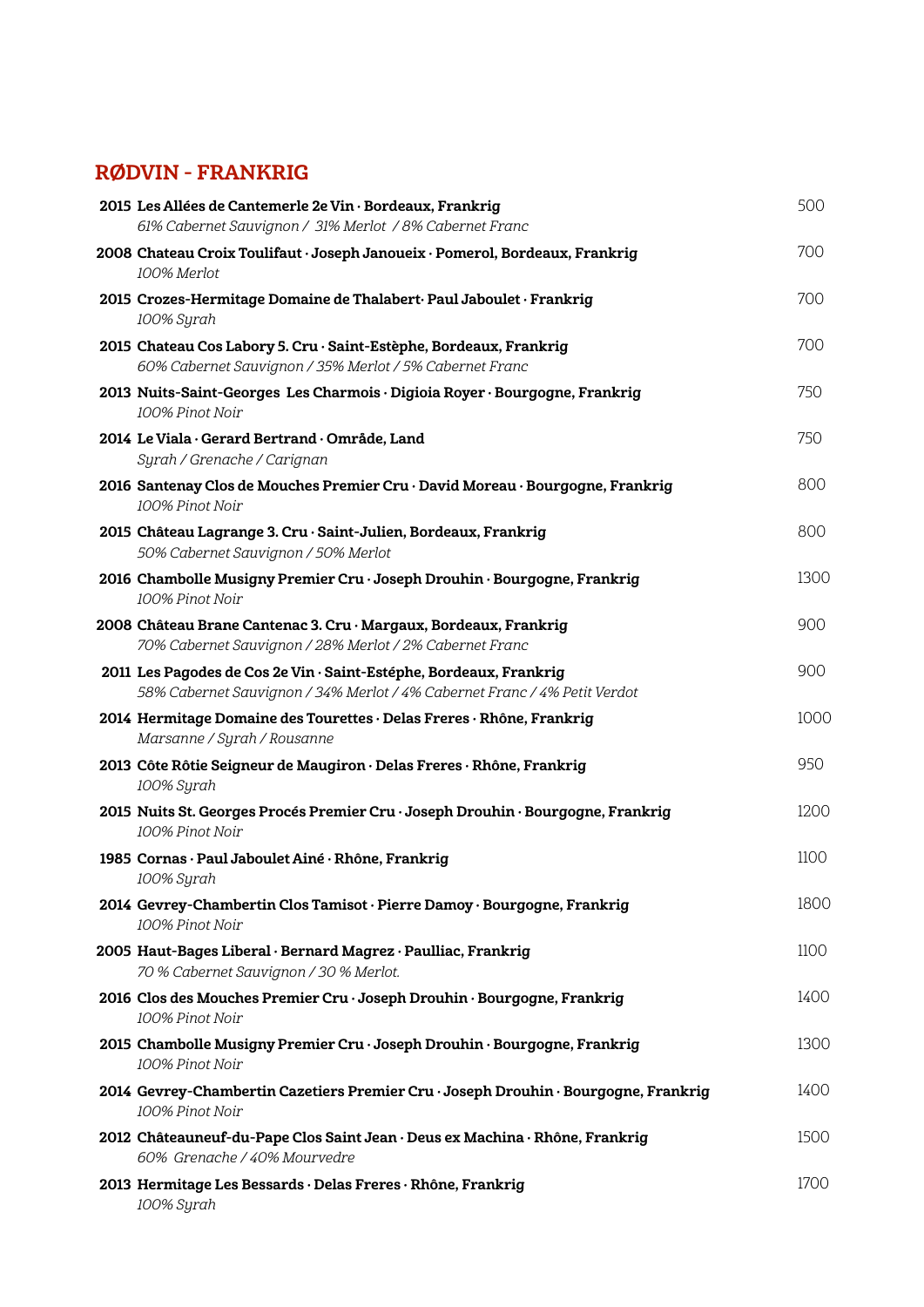| 2016 Corton Grand Cru · Joseph Drouhin · Bourgogne, Frankrig<br>100% Pinot Noir                                                             | 2100  |
|---------------------------------------------------------------------------------------------------------------------------------------------|-------|
| 1990 Châteaunenuf-du-Pape · Paul Jaboulet Ainé · Rhône, Frankrig<br>Syrah / Grenache / Mourvedre                                            | 2000  |
| 2013 Clos d'Ora · Gerard Bertrand · Område, Frankrig<br>Syrah / Grenache / Mourvèdre / Carignan                                             | 2100  |
| 2013 Chapelle-Chambertin Gran Cru · Pierre Damoy · Bourgogne, Frankrig<br>100% Pinot Noir                                                   | 3500  |
| 2011 Cahors la Royale · Château de Cayx · Cahors, Frankrig<br>100% Malhec                                                                   | 2.700 |
| 1986 Château Lynch-Bages 5. Cru · Paulliac, Bordeaux, Frankrig<br>76% Cabernet Sauvignon / 18% Merlot / 4% Cabernet Franc / 2% Petit Verdot | 3000  |
| 2009 Château Pape Clement Grand Cru Classé · Pessac-Leognan, Bordeaux , Frankrig<br>Cabernet Sauvignon / Merlot / Cabernet Franc            | 3200  |
| 2014 Chambolle-Musigny Les Amoureuses Premier Cru · Joseph Drouhin · Bourgogne, Frankrig<br>100% Pinot Noir                                 | 4000  |
| 2014 Grands-Echezeaux Grand Cru · Joseph Drouhin · Bourgogne, Frankrig<br>100% Pinot Noir                                                   | 4500  |
| 2005 Château Mouton Rothschild 1. Cru · Pauillac, Bordeaux , Frankrig<br>85% Cabernet Sauvignon / 14% Merlot / 1% Cabernet Franc            | 8000  |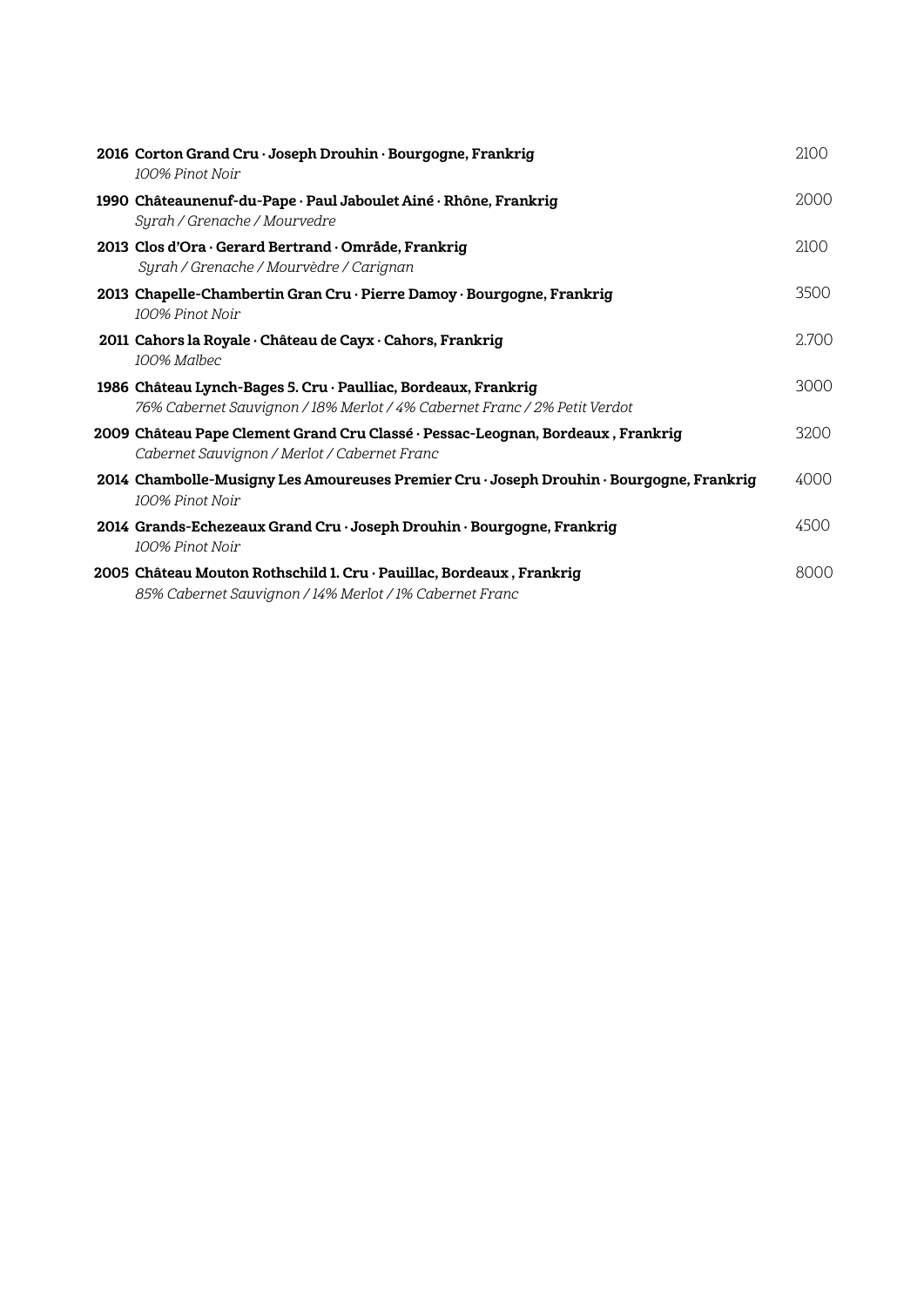## RØDVIN - ITALIEN

| 2017 Idda Etna Rosso · GAJA · Sicilien<br>98% Nerello Mascalese / 2% Nerello Cappuccio                                     | 600  |
|----------------------------------------------------------------------------------------------------------------------------|------|
| 2016 Barolo Albe · G.D. Vajra · Piemonte<br>100% Nebbiolo                                                                  | 650  |
| 2014 Freisa Kye · G.D. Vajra · Piemonte<br>100% Freisa                                                                     | 650  |
| 2013 Castel Giocondo Brunello · Frescobaldi · Toscana<br>100% Brunello                                                     | 650  |
| 2014 Barolo La Serra · Marcarini · Piemonte<br>100% Nebbiolo                                                               | 700  |
| 2014 Barolo Brunate · Marcarini · Piemonte<br>100% Nebbiolo                                                                | 750  |
| 2013 La Casa Brunello di Montalcino · Caparzo · Toscana<br>100% Brunello                                                   | 900  |
| 2016 Amarone della Valpoilicella Classico · Allegrini · Veneto<br>45% Corvina / 45% Corvinone / 5% Oseleta / 5% Rondinella | 900  |
| 2016 Pieve Santa Restituta Brunello di Montalcino · GAJA · Toscana<br>100% Brunello                                        | 950  |
| 2015 Barolo Baudana · G.D. Vajra · Piemonte<br>100% Nebbiolo                                                               | 1000 |
| 2012 Barolo Bricco Viole · G.D. Vajra · Piemonte<br>100% Nebbiolo                                                          | 1000 |
| 2017 Montecarrubo Vignolo · Peter Vinding Diers · Sicilien<br>100% Syrah                                                   | 1000 |
| 2014 Luce · Frescobaldi · Toscana<br>55% Merlot / 45% Sangiovese                                                           | 1100 |
| 2016 Barolo Dagromis · GAJA · Piemonte<br>100% Nebbiolo                                                                    | 1100 |
| 2012 Luce Brunello · Frescobaldi · Toscana<br>100% Brunello                                                                | 1100 |
| 2010 Barolo Riserva · Marchesi di Barolo · Piemonte<br>100% Nebbiolo                                                       | 1200 |
| 2009 Passopiscairo · Franchetti · Etna<br>80% Casanese d'Affile / 20% Petit Verdot                                         | 1450 |
| 2017 Barberesco · GAJA · Piemonte<br>100% Nebbiolo                                                                         | 250C |